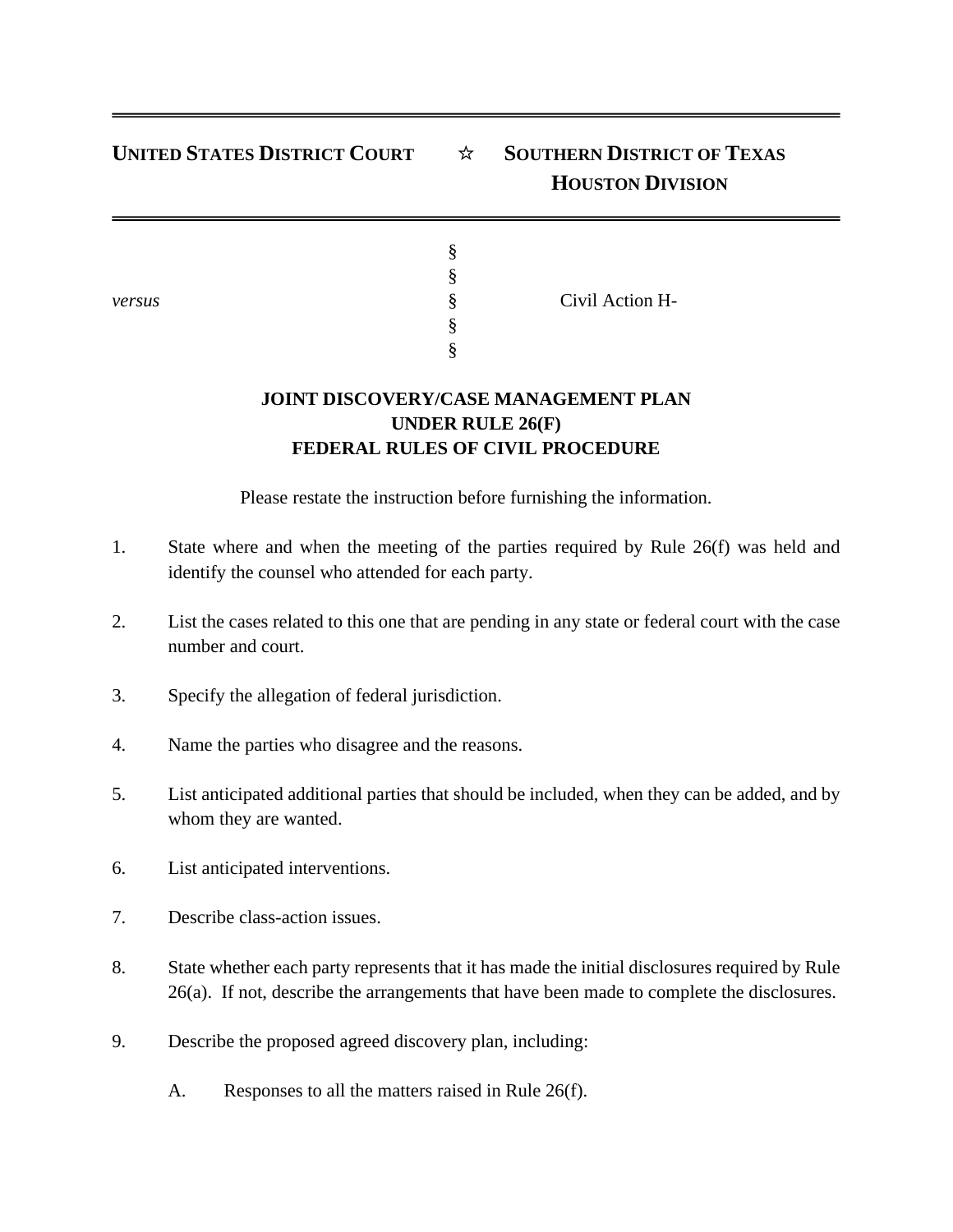- B. When and to whom the plaintiff anticipates it may send interrogatories.
- C. When and to whom the defendant anticipates it may send interrogatories.
- D. Of whom and by when the plaintiff anticipates taking oral depositions.
- E. Of whom and by when the defendant anticipates taking oral depositions.
- F. When the plaintiff (or the party with the burden of proof on an issue) will be able to designate experts and provide the reports required by Rule  $26(a)(2)(B)$  and when the opposing party will be able to designate responsive experts and provide their reports.
- G. List expert depositions the plaintiff (or the party with the burden of proof on an issue) anticipates taking and their anticipated completion date. *See* Rule  $26(a)(2)(B)$  (expert report).
- H. List expert depositions the opposing party anticipates taking and their anticipated completion date. *See* Rule 26(a)(2)(B) (expert report).
- 10. If the parties are not agreed on a part of the discovery plan, describe the separate views and proposals of each party.
- 11. Specify the discovery beyond initial disclosures that has been undertaken to date.
- 12. State the date the planned discovery can reasonably be completed.
- 13. Describe the possibilities for a prompt settlement or resolution of the case that were discussed in your Rule 26(f) meeting.
- 14. Describe what each party has done or agreed to do to bring about a prompt resolution.
- 15. From the attorneys' discussion with the client, state the alternative dispute resolution techniques that are reasonably suitable and state when such a technique may be effectively used in this case.
- 16. Magistrate judges may now hear jury and non-jury trials. Indicate the parties' joint position on a trial before a magistrate judge.
- 17. State whether a jury demand has been made and if it was made on time.
- 18. Specify the number of hours it will take to present the evidence in this case.
- 19. List pending motions that could be ruled on at the initial pretrial and scheduling conference.
- 20. List other motions pending.